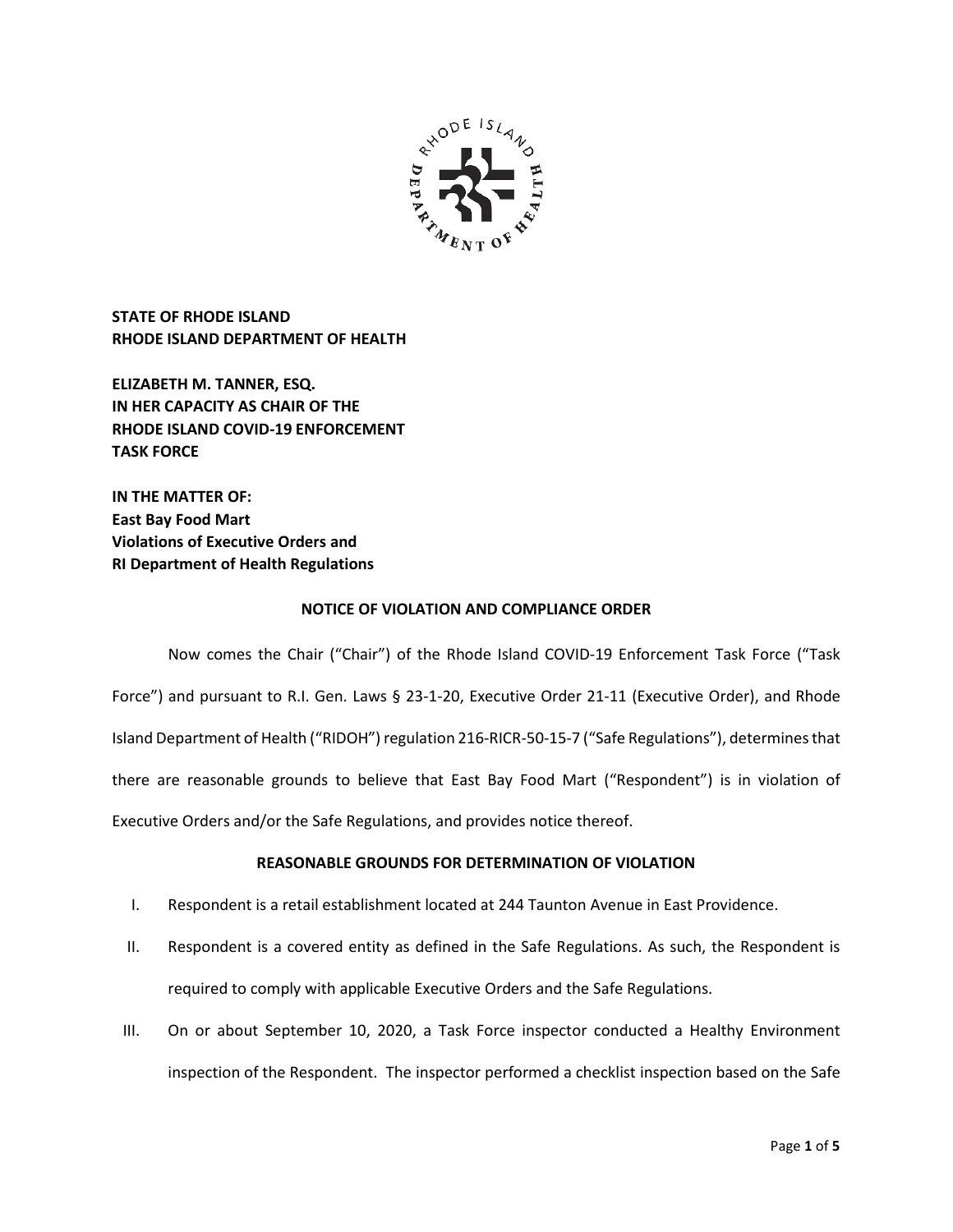Regulations and determined that Respondent scored a 5/11 for overall requirements. After the inspection, the inspector provided information and resources to the Respondent to help it achieve full compliance. This included a recommendation to the Respondent on how to access www.ReopeningRI.com and the relevant websites for the Executive Orders, rules, regulations, and guidance. The Respondent was also advised that an inspector would conduct a reinspection in the near future.

- IV. On or about February 5, 2021, a different Task Force inspector conducted a reinspection of the Respondent. The inspector met with an employee and performed a checklist inspection based on the Safe Regulations. The inspector determined that the Respondent scored a 5/12 for overall requirements.
- V. Therefore, as a result of the Respondent's continued failure to comply with applicable Executive Orders and the Safe Regulations, and in the absence of any other information to rebut the allegations above, RIDOH has drawn the conclusion that the above allegations are true, and the Respondent is not in compliance with applicable Executive Orders and/or the Safe Regulations.

#### **ALLEGED VIOLATIONS**

The following alleged violations stem from the February 5, 2021 reinspection.

- I. Respondent is in violation of Section  $7.4.1(A)(1)(f)$  of the Safe Regulations, which requires the designation of a point of contact who is familiar with the applicable Executive Orders and the Safe Regulations, and who will work with RIDOH on testing, contact tracing, case investigation, isolation and quarantine follow up. Upon request, Respondent could not identify a point of contact who is familiar with the guidance and regulations.
- II. Respondent is in violation of Section 7.4.1(A)(1) of the Safe Regulations, which requires each covered entity to develop, maintain, and ensure compliance with a written plan for the safe operation of the establishment. Upon request, Respondent could not produce a written plan.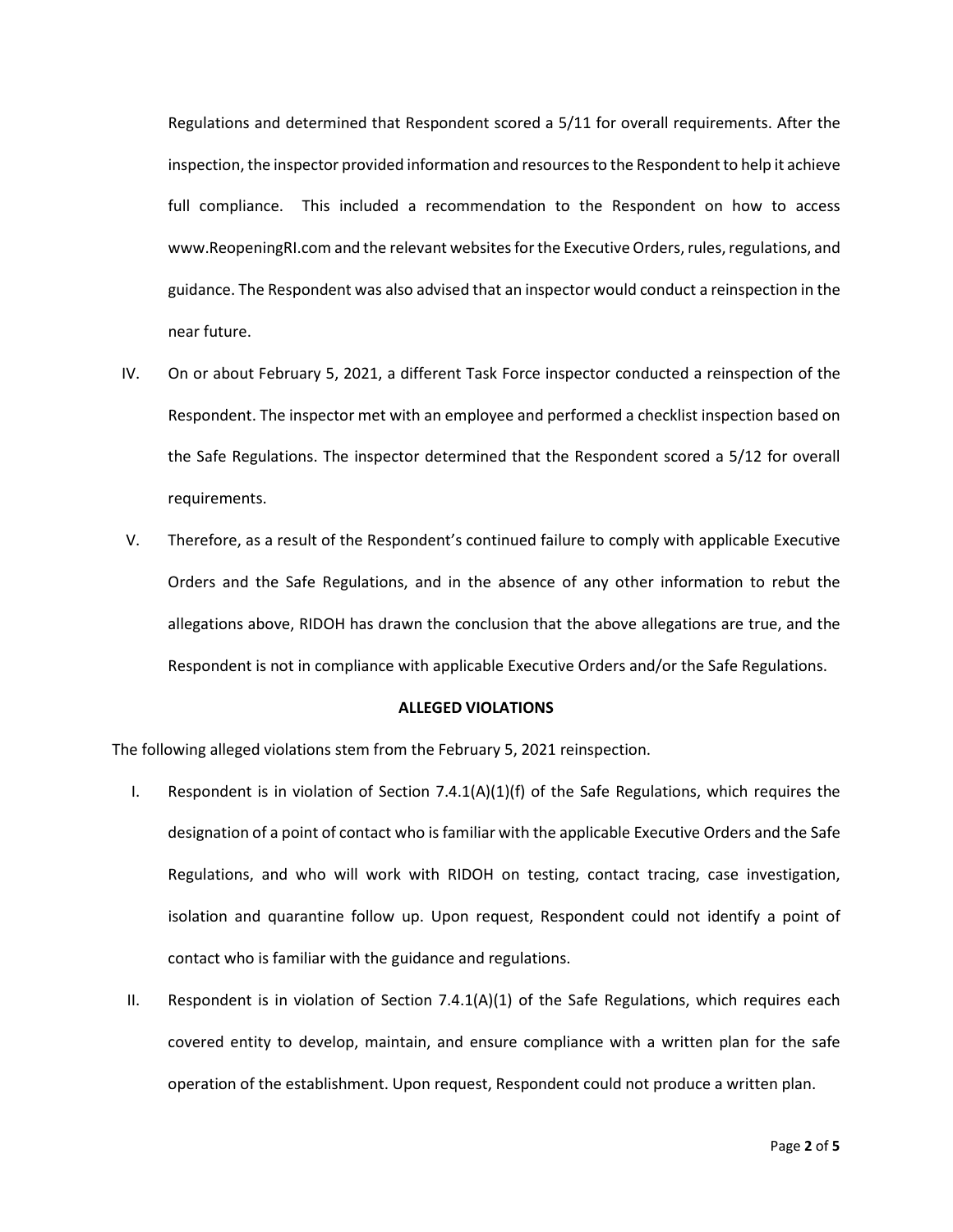- III. Respondent is in violation of Section  $7.4.1(A)(4)$  of the Safe Regulations, which requires each covered entity to ensure the placement of posters or signs at entry to its establishments educating any individual at the establishment concerning entry screening, required physical distancing, use of cloth face coverings, and other subjects as provided in guidance issued by RIDOH. Although some of the required information was posted at the entry to the establishment, information pertaining to screening was missing. The inspector concluded, therefore, that the Respondent failed to ensure the placement of required posters.
- IV. Respondent is in violation of Sections 7.4.1(A)(6) & (7) of the Safe Regulations, which require each covered entity to ensure the performance of environmental cleaning of its establishments once per day, to clean commonly touched surfaces, such as shared workstations, elevator buttons, door handles and railings in accordance with CDC guidance for specific industries, and to maintain records documenting such environmental cleaning. The inspector observed that there were dirty counters and doors and concluded, therefore, that the Respondent did not clean high touch surfaces in accordance with CDC guidelines for its industry. Further, upon request, the Respondent could not produce the required records.
- V. Respondent is in violation of Section 7.4.1(A)(5) of the Safe Regulations, which requires all covered entities to ensure that their establishments have their restrooms open, and that they have running water and are stocked with hand soap. If access to restrooms or running water is limited, the establishment shall ensure ready access to hand sanitizer at all times. The inspector observed that the Respondent did not have its restroom open and it did not have ready access to hand sanitizer available.
- VI. Respondent is in violation of Section 7.4.1(A)(2) of the Safe Regulations, which requires each covered entity to implement and ensure compliance with screening of all individuals entering its establishment(s) at any time for any reason. The inspector observed several customers enter the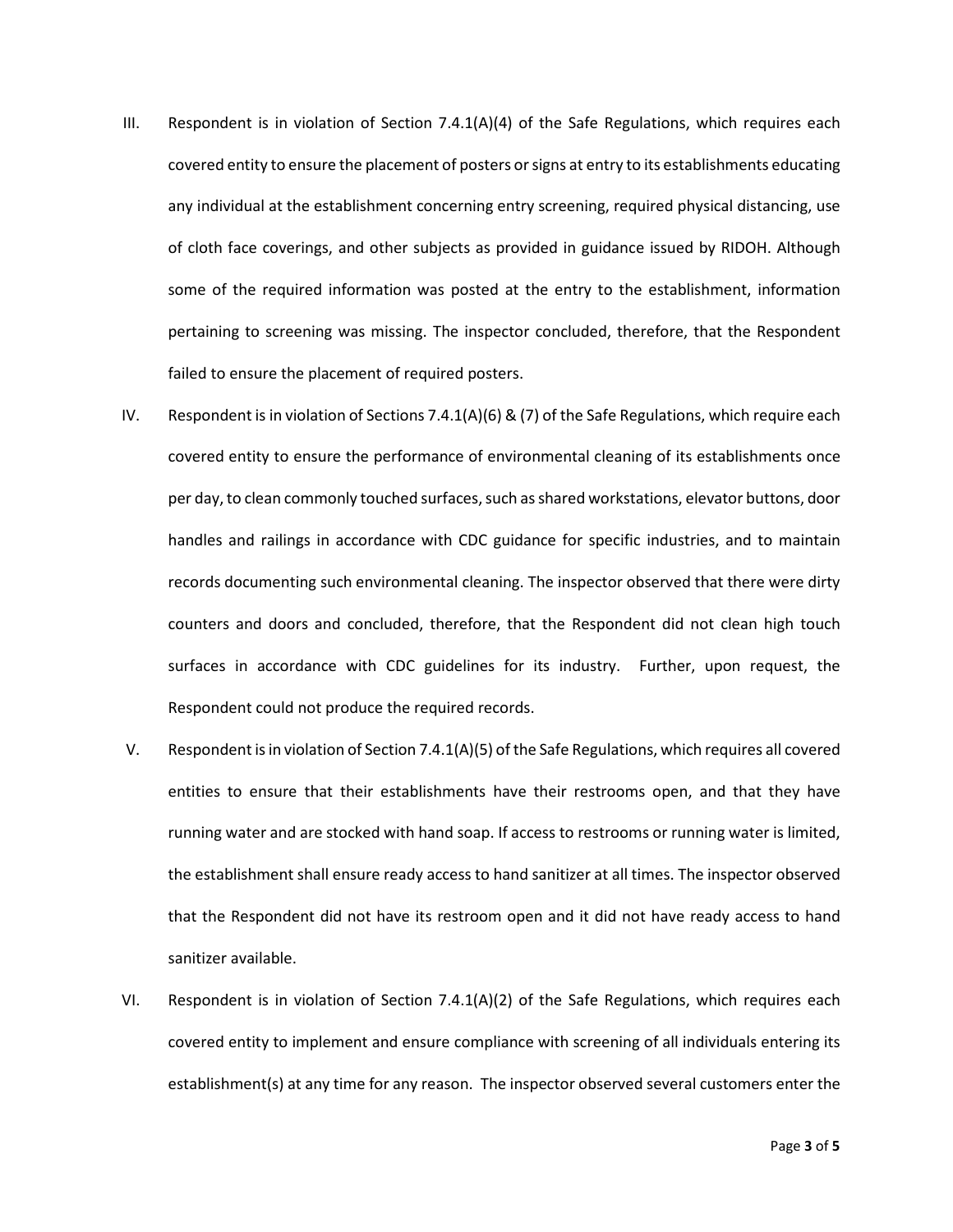store, none of which were screened by the Respondent. In addition, there were no posters visible at or near the entrance concerning entry screening.

# **ORDER**

It is hereby ORDERED, that on or before the tenth (10<sup>th</sup>) day from service of this Notice of Violation and Compliance Order, Respondent shall remedy the above cited violations and come into full compliance with applicable Executive Orders and Regulations, by fulfilling the conditions as set forth below:

- I. Respondent shall designate a point of contact who is familiar with applicable Executive Orders and the Safe Regulations, and who will work with RIDOH on testing, contact tracing, case investigation, isolation and quarantine follow up.
- II. Respondent shall develop, maintain, and ensure compliance with a written plan for the safe operation of the establishment.
- III. Respondent shall ensure the placement of posters or signs at entry to its establishment educating any individual at the establishment concerning entry screening, required physical distancing, use of cloth face coverings, and other subjects as provided in guidance issued by RIDOH.
- IV. Respondent shall ensure the performance of environmental cleaning of its establishment once per day and maintain records documenting such environmental cleaning.
- V. Respondent shall clean all high touch surfaces in accordance with CDC guidelines, in accordance with its specific industry, and maintain records documenting such cleaning.
- VI. Respondent shall ensure that its establishment has itsrestroom open, and that they have running water and are stocked with hand soap. If access to restrooms or running water is limited, the establishment shall ensure ready access to hand sanitizer at all times.
- VII. Respondent shall implement and ensure compliance with screening of all individuals entering its establishment(s) at any time for any reason.